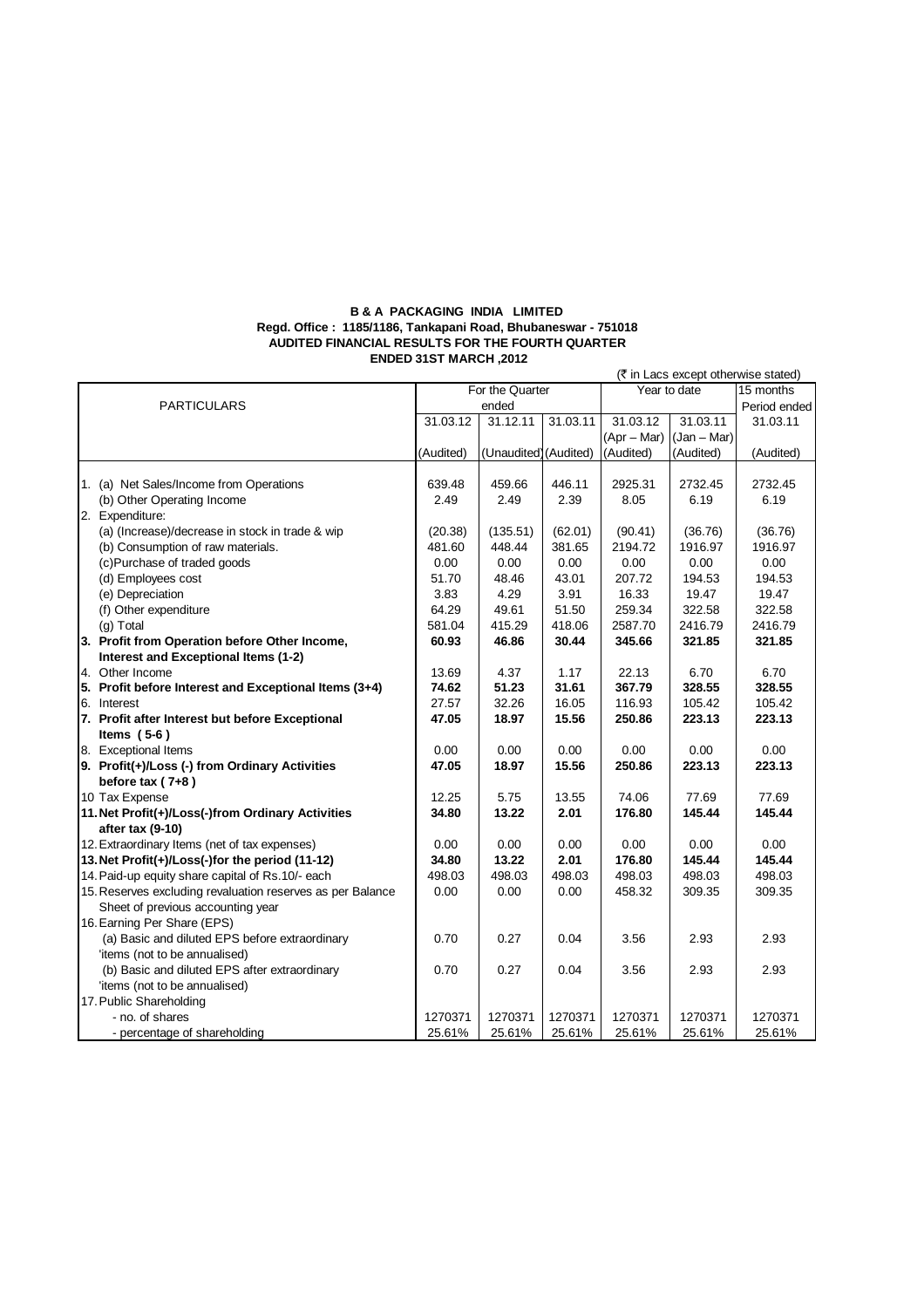|                                                                                                                                 |           |                       |          |                             |              | (₹ in Lacs except otherwise stated) |  |
|---------------------------------------------------------------------------------------------------------------------------------|-----------|-----------------------|----------|-----------------------------|--------------|-------------------------------------|--|
|                                                                                                                                 |           | For the Quarter       |          |                             | Year to date |                                     |  |
| <b>PARTICULARS</b>                                                                                                              |           | ended                 |          |                             |              |                                     |  |
|                                                                                                                                 | 31.03.12  | 31.12.11              | 31.03.11 | 31.03.12                    | 31.03.11     | 31.03.11                            |  |
|                                                                                                                                 |           |                       |          | $(Apr - Mar)$ $(Aan - Mar)$ |              |                                     |  |
|                                                                                                                                 | (Audited) | (Unaudited) (Audited) |          | (Audited)                   | (Audited)    | (Audited)                           |  |
| 18. Promoters and promoter group                                                                                                |           |                       |          |                             |              |                                     |  |
| Shareholding                                                                                                                    |           |                       |          |                             |              |                                     |  |
| (a) Pledged/Encumbered                                                                                                          |           |                       |          |                             |              |                                     |  |
| - Number of Shares                                                                                                              | 0.00      | 0.00                  | 0.00     | 0.00                        | 0.00         | 0.00                                |  |
| - Percentage of shares (as a % of the total                                                                                     | 0.00      | 0.00                  | 0.00     | 0.00                        | 0.00         | 0.00                                |  |
| 'shareholding of promoter and promoter group)                                                                                   |           |                       |          |                             |              |                                     |  |
| - Percentage of shares (as a % of the total share                                                                               | 0.00      | 0.00                  | 0.00     | 0.00                        | 0.00         | 0.00                                |  |
| 'capital of the company)                                                                                                        |           |                       |          |                             |              |                                     |  |
| (b) Non-encumbered                                                                                                              |           |                       |          |                             |              |                                     |  |
| - Number of Shares                                                                                                              | 3690129   | 3690129               | 3690129  | 3690129                     | 3690129      | 3690129                             |  |
| - Percentage of shares (as a % of the total                                                                                     | 100%      | 100%                  | 100%     | 100%                        | 100%         | 100%                                |  |
| 'shareholding of promoter and promoter group)                                                                                   |           |                       |          |                             |              |                                     |  |
| - Percentage of shares (as a % of the total share                                                                               | 74.39%    | 74.39%                | 74.39%   | 74.39%                      | 74.39%       | 74.39%                              |  |
| 'capital of the company)                                                                                                        |           |                       |          |                             |              |                                     |  |
|                                                                                                                                 |           |                       |          |                             |              |                                     |  |
| Notes:                                                                                                                          |           |                       |          |                             |              |                                     |  |
| 1. The above results alongwith with Assets and Liabilites have been reviewed by the Audit 'Committee and taken on record by the |           |                       |          |                             |              |                                     |  |
| Board of Directors of the Company at their respective meetings held on 23.05.2012                                               |           |                       |          |                             |              |                                     |  |

Board of Directors of the Company at their respective meetings held on 23.05.2012

2 The Figures of last quarter for the current year and for the previous year are the Balancing Figures between the Audited Figures in respect of the full Financial Year ended 31st March and the unaudited published year to date figures upto the Third Quarter ended 31st December, which were subject to Limited Review

3. The Company has only one business segment of manufacture and sale of multiwall paper sacks. Hence, the requirements of segment reporting as provided in AS-17 prescribed by the Institute of Chartered Accountants of India does not apply.

4. Investor's Complaints

(a) As on  $01.01.2012 = \text{NIL}$ <br>
(c) Resolved during the Quarter =  $\text{NIL}$ <br>
(d) Pending as on  $31.03.2012 = \text{NIL}$  $(c)$ Resolved during the Quarter = NIL

5. The figures for the previous periods have been re-grouped or re-arranged in conformity with revised Schedule VI

6. The Board of Directors has recommended a dividend of Rs .30 (Thirty Paisa) , (3%) per share.

For and on behalf of the Board

**Date : 23.05.2012** Managing Director

Place : Kolkata R.Roy Choudhury Chouse and The R.Roy Choudhury R.Roy Choudhury